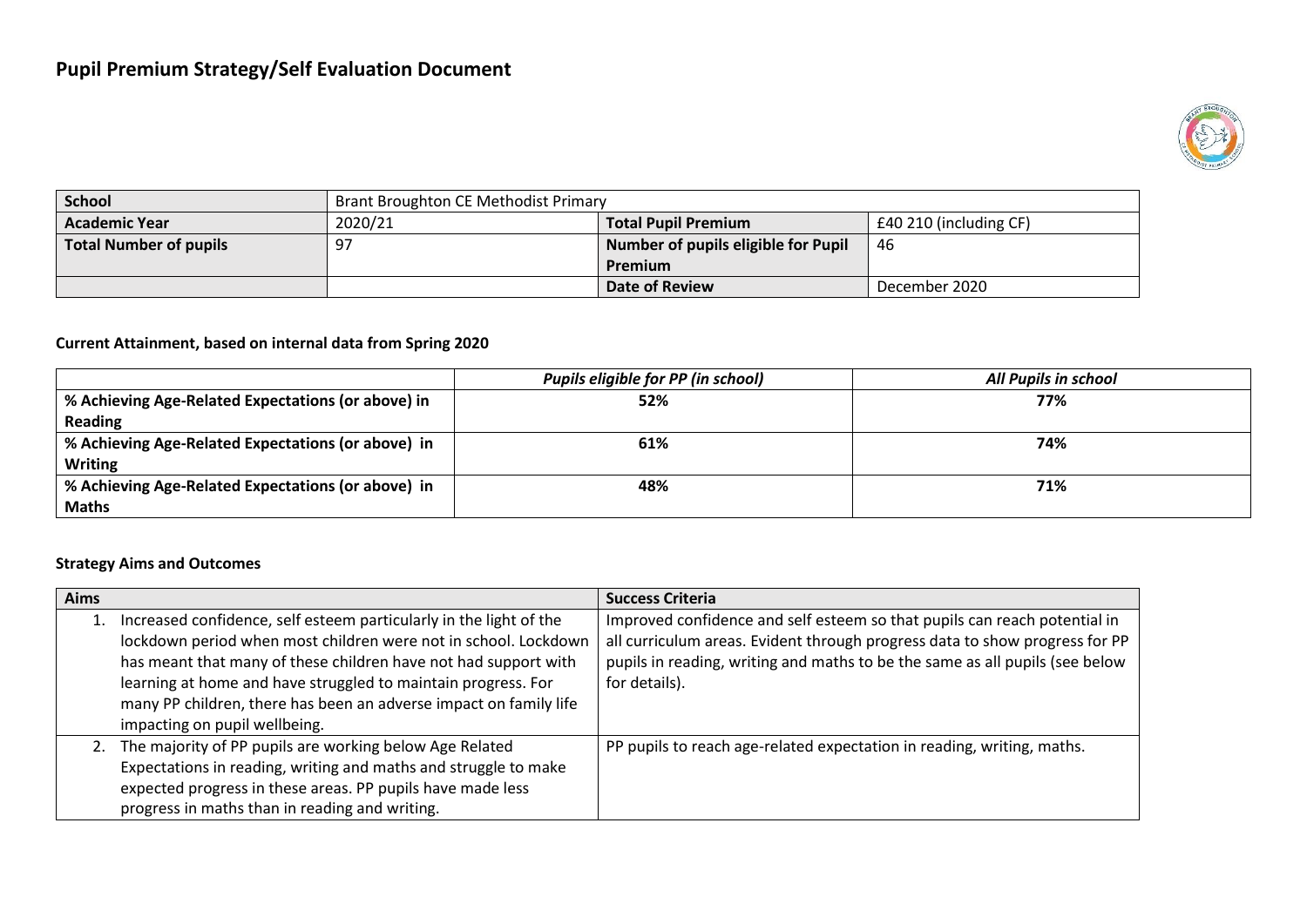| 3. | Mitigate for Lack of resources and support to develop learning at<br>home or take up additional curriculum opportunities such as music | PP pupils to maintain good progress in all curriculum areas. |  |  |  |
|----|----------------------------------------------------------------------------------------------------------------------------------------|--------------------------------------------------------------|--|--|--|
|    | or sport or in the event of further periods of lockdown/isolation.                                                                     |                                                              |  |  |  |
|    | How Improvement will be measured:                                                                                                      |                                                              |  |  |  |
|    | Teaching observations, pupil and parent feedback.                                                                                      |                                                              |  |  |  |
|    | 2. Use of Pupil Progress internal data and end of Key Stage national data in reading, writing and maths to track pupils' achievements. |                                                              |  |  |  |

## **Review of Expenditure 2019/20:**

# **Quality of teaching for all**

| <b>Action</b>               | <b>Intended Outcome</b>    | <b>Evidence/Rationale for this choice</b> | <b>Monitoring</b>                    | <b>Staff Lead/Cost</b> | <b>Review</b>      |
|-----------------------------|----------------------------|-------------------------------------------|--------------------------------------|------------------------|--------------------|
| <b>Additional Teaching</b>  | <b>Additional hours of</b> | Additional adult in each classroom        | <b>School Improvement Plan areas</b> | <b>RS/EB</b>           | October 2020       |
| Assistant support in each   | teaching assistant time to | ensures that PP and all children          | of reading, writing and maths        |                        | Due to the         |
| class.                      | ensure PP pupils have      | can receive additional support to         | refer to book scrutiny and lesson    | £10781                 | pandemic, the      |
|                             | access to extra support in | improve learning. Interventions           | observations across the year.        |                        | majority of pupils |
|                             | class and during 1:1 or    | such as phonics, Mathletics,              | Each of these areas references       |                        | were not in school |
|                             | small group interventions  | additional 'Catch the Bus' support        | Quality Teaching for All and the     |                        | for the summer     |
|                             | out of class to ensure     | can be provided to ensure children        | monitoring of Vulnerable             |                        | term. Small group  |
|                             | progress in reading,       | are not falling behind. Greater           | Learners in particular. Governors    |                        | and individual     |
|                             | writing and maths.         | Depth groups for Maths can also           | review the plan three times a        |                        | intervention took  |
|                             | (Wednesday afternoons      | be catered for with additional            | year with staff.                     |                        | place where        |
|                             | intervention time)         | adults.                                   |                                      | <b>RS</b>              | possible.          |
|                             |                            |                                           |                                      |                        |                    |
|                             |                            |                                           |                                      |                        |                    |
| <b>Purchase of Educater</b> | Provide detailed feedback  | Staff confidence in their                 | EB to monitor data termly.           | EB                     | October 2020       |
| system of tracking and      | to teachers on successes   | judgements has increased since            | All staff to attend moderation       |                        | Data tracked as    |
| monitoring.                 | and gaps in learning so    | use of this system. Lessons more          | with local schools and Teaching      | £900                   | far as possible    |
|                             | that lessons are more      | easily tailored to children's needs.      | <b>Schools</b>                       |                        | during 2019/20     |
|                             | effective and progress     |                                           |                                      |                        | ensuring that      |
|                             | faster.                    |                                           |                                      |                        | appropriate        |
|                             |                            |                                           |                                      |                        | support could be   |
|                             |                            |                                           |                                      |                        | directed where     |
|                             |                            |                                           |                                      |                        | necessary          |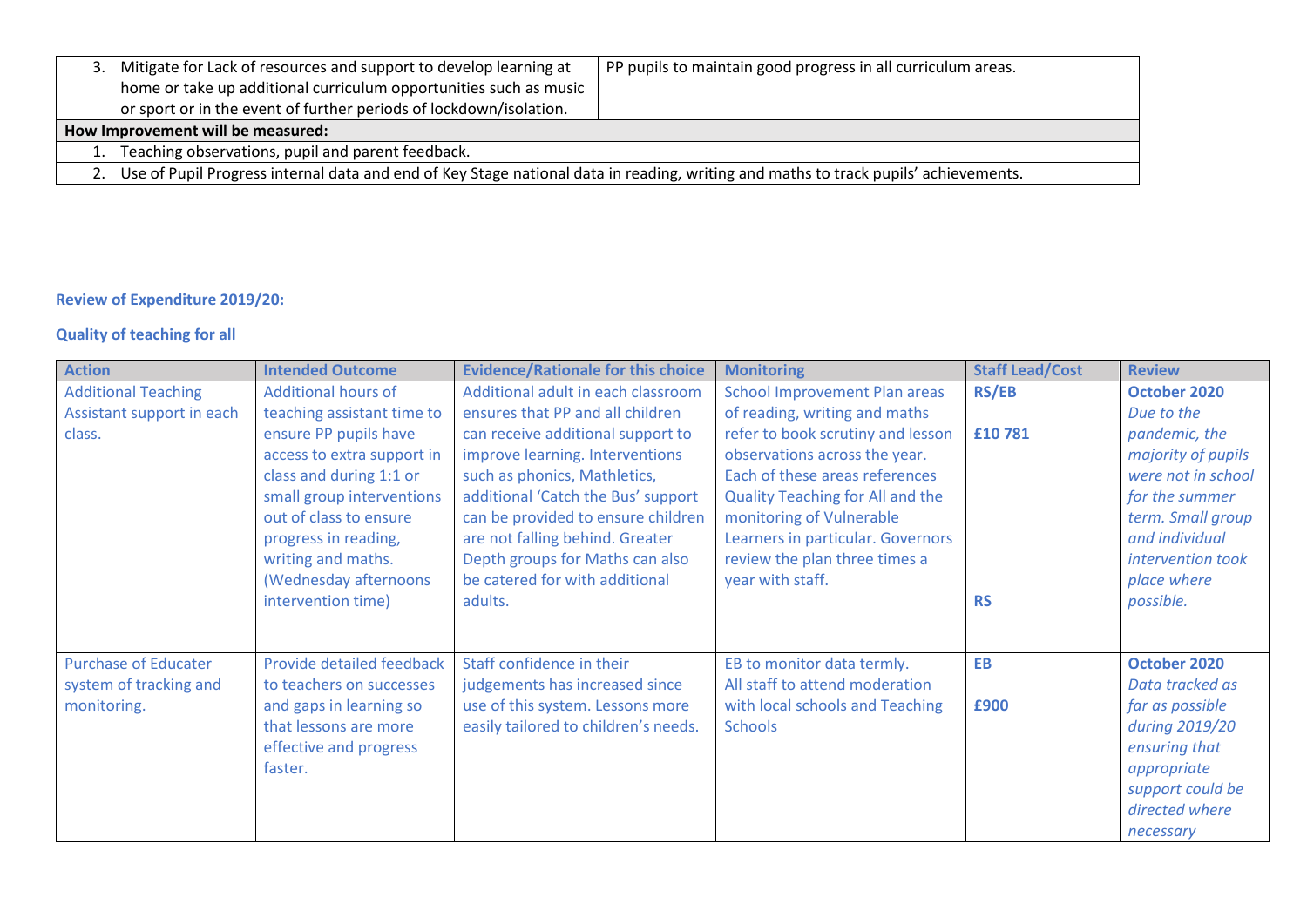| <b>Purchase of Accelerated</b> | Increase progress in      | <b>EEF Study of Accelerated Reader</b>     | <b>Termly STAR reading</b>         | <b>EB</b>        | October 2019                 |
|--------------------------------|---------------------------|--------------------------------------------|------------------------------------|------------------|------------------------------|
| <b>Reader for Year 2</b>       | reading, particularly in  | labels this 'a promising project'          | assessments to analyse progress    | £1000            | Good progress in             |
| upwards and                    | KS <sub>2</sub> .         | and says children can achieve an           | in reading.                        |                  | reading continued            |
| development of                 | Improve progress scores   | additional 3 months progress, FSM          |                                    |                  | until lockdown.              |
| <b>Reciprocal Reading</b>      | in reading in KS2.        | pupils an additional 5 months              |                                    |                  | <b>STAR</b> reader           |
| strategy in KS2.               |                           | progress in reading.                       |                                    |                  | assessments used             |
|                                |                           |                                            | Educater termly reading data       |                  | to identify pupils           |
|                                |                           | <b>EEF and FFT study of Reciprocal</b>     | capture to analyse progress        | <b>EB</b>        | causing concern              |
|                                |                           | Reading showing promising                  |                                    | (included above) | following this               |
|                                |                           | results, awaiting report in Aut            |                                    |                  | period to be                 |
|                                |                           | 2018. Piloted in school last year in       |                                    |                  | supported by PP              |
|                                |                           | Yr5/6 and showed improved                  |                                    |                  | funding and COVID            |
|                                |                           | reading scores from 64% to 91%.            |                                    |                  | catch up funding.            |
| <b>Purchase of Comparative</b> | Secure judgements about   | <b>EEF</b> evidence for effective          | National data from Comparative     | <b>EB</b>        | October 2020                 |
| <b>Judgements in Writing</b>   | writing against national  | feedback instead of marking.               | Judgements to show our             | £200             | For those year               |
| (No More Marking)              | samples. Provide          |                                            | judgements are secure.             |                  | groups assessed              |
|                                | feedback to pupils        |                                            |                                    |                  | $(Y1, 2, 3 \text{ and } 5 -$ |
|                                | without additional        |                                            |                                    |                  | prior to lockdown),          |
|                                | workload.                 |                                            |                                    |                  | writing ages are             |
|                                |                           |                                            |                                    |                  | on average 19m               |
|                                |                           |                                            |                                    |                  | ahead of 'all                |
|                                |                           |                                            |                                    |                  | schools' for PP              |
|                                |                           |                                            |                                    |                  | pupils.                      |
| <b>Engage with Mastery</b>     | Improve teaching and      | <b>EEF Toolkit indicates an additional</b> | Improved maths results - termly    | HE/EB            | October 2020                 |
|                                |                           |                                            |                                    |                  | Maths co-                    |
| <b>Maths programme (EME</b>    | learning of maths and     | 5 months progress when using               | Educater data for all year groups. |                  | ordinator has                |
| Maths Hub) to train            | ensure consistency across | Mastery Approach.                          | <b>Termly meetings with Maths</b>  | £2280            |                              |
| Maths Lead in Mastery to       | school.                   |                                            | <b>Mastery Teacher to monitor</b>  |                  | successfully                 |
| disseminate across             | Improve % of pupils at    |                                            | progress.                          |                  | completed Y1 of              |
| school.                        | ARE in maths from 67% to  |                                            |                                    |                  | <b>Mastery Maths</b>         |
| Purchase textbook/other        | 78%.                      |                                            |                                    |                  | programme and                |
| resources to develop           | Improve consistency in    |                                            |                                    |                  | embedded                     |
| Mastery approach in            | maths teaching across     |                                            |                                    |                  | <b>Mastery</b>               |
| school.                        | school.                   |                                            |                                    |                  | techniques across            |
|                                |                           |                                            |                                    |                  | all year groups,             |
|                                |                           |                                            |                                    |                  | purchasing                   |
|                                |                           |                                            |                                    |                  | resources and                |
|                                |                           |                                            |                                    |                  | delivering training          |
|                                |                           |                                            |                                    |                  | with HT.                     |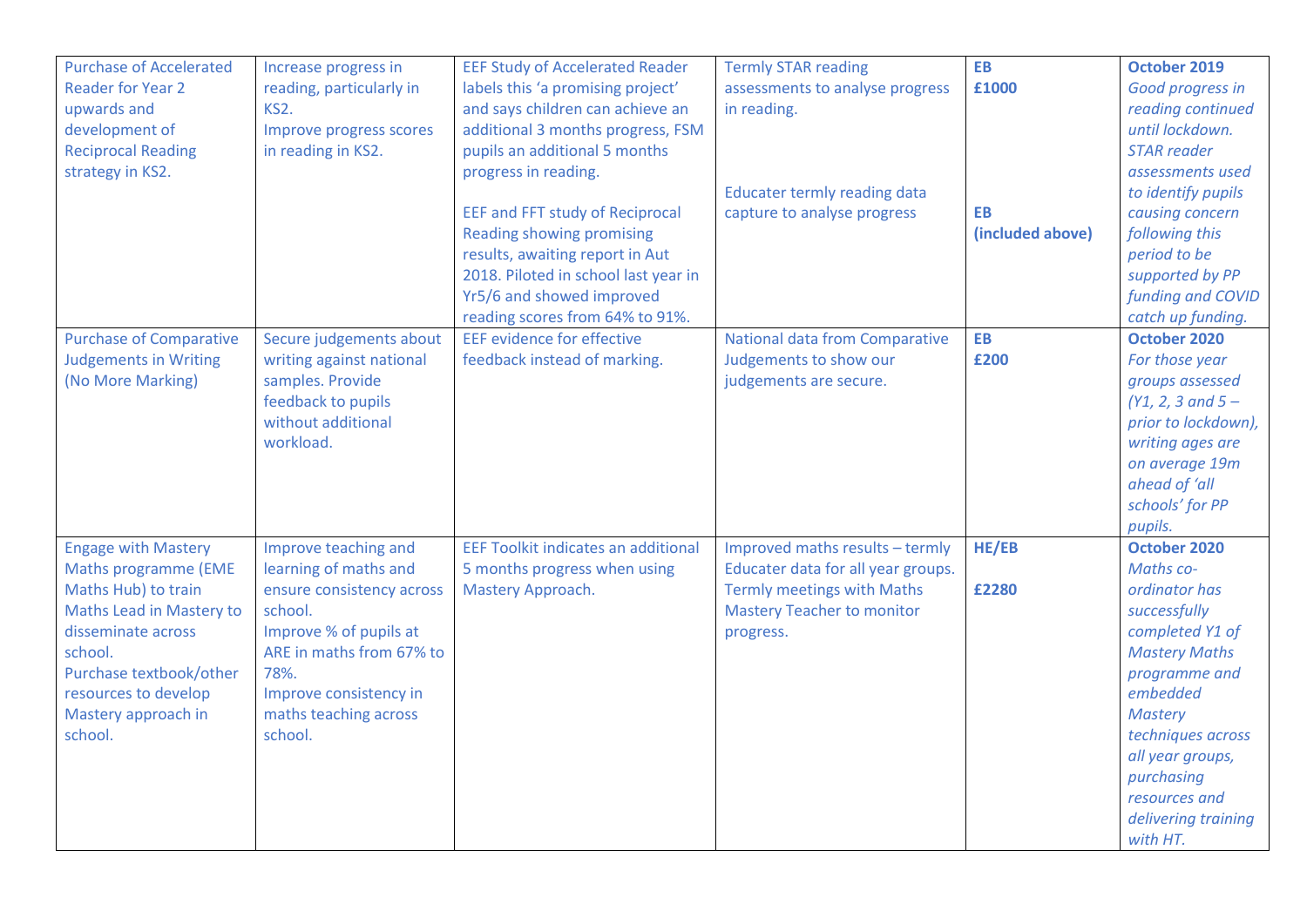| <b>Purchase Mathletics</b>  | Continue maths learning  | Easy to track progress.             | <b>Mathletics Termly Progress</b> | £267                    | October 2020           |
|-----------------------------|--------------------------|-------------------------------------|-----------------------------------|-------------------------|------------------------|
| subscription for all pupils | as homework. Ensure      | Pupils and parents enjoy learning   | Reports                           | <b>EB, all teachers</b> | <b>Mathletics used</b> |
| so they can access at       | teachers can monitor     | together.                           |                                   |                         | during lockdown        |
| home and in school.         | maths progress quickly   | Promotes maths learning at home     |                                   |                         | to provide majority    |
|                             | and adapt planning as    | and in school.                      |                                   |                         | of maths work for      |
|                             | appropriate.             | Mathletics programme has            |                                   |                         | PP pupils and          |
|                             | Improve consistency      | contributed to progress in previous |                                   |                         | resulting in           |
|                             | across school.           | years.                              |                                   |                         | teachers being         |
|                             | Extend maths learning at |                                     |                                   |                         | able to monitor        |
|                             | home.                    |                                     |                                   |                         | use and set            |
|                             |                          |                                     |                                   |                         | appropriate            |
|                             |                          |                                     |                                   |                         | activities based on    |
|                             |                          |                                     |                                   |                         | progress reports.      |
| <b>Total Cost</b>           |                          |                                     |                                   |                         | £15428                 |

## **Targeted Support**

| <b>Action</b>                                                                                    | <b>Intended Outcome</b>                                                                                                                                                                                                                                                                        | <b>Evidence/Rationale for this choice</b>                                                                                                                                                                                                                                                                                         | <b>Monitoring</b>                                                         | <b>Staff Lead</b>  | <b>Review</b>                                                                                                                                                                                                |
|--------------------------------------------------------------------------------------------------|------------------------------------------------------------------------------------------------------------------------------------------------------------------------------------------------------------------------------------------------------------------------------------------------|-----------------------------------------------------------------------------------------------------------------------------------------------------------------------------------------------------------------------------------------------------------------------------------------------------------------------------------|---------------------------------------------------------------------------|--------------------|--------------------------------------------------------------------------------------------------------------------------------------------------------------------------------------------------------------|
| Provide access to 1:1<br>Counselling support for<br>individuals requiring this.<br>(Think2Speak) | Support targeted<br>individuals to: increasing<br>classroom participation;<br>increase self-esteem in<br>young children;<br>build resilience and<br>coping mechanisms;<br>build social skills; give less<br>confident children a<br>chance to shine in a<br>positive and warm group<br>setting | Think2Speak recommended by<br>another school who found it very<br>successful. Evidence from pupils<br>working with this programme in<br>2018/19 that it had a positive<br>impact on emotional and social<br>aspects of development.<br>Further develop this year by using<br>Nurture Groups in KS1 for<br>identified individuals. | RS/EB to arrange, liaise and<br>monitor support from<br>Think2Speak staff | <b>RS</b><br>£500  | October 2020<br>Nurture groups<br>used for small<br>number of PP<br>children requiring<br>additional<br>emotional support.<br>Pupils enjoyed the<br>sessions and staff<br>reported increased<br>self esteem. |
| <b>Support and monitoring</b><br>of intervention and extra<br>support from PP/SENDCo.            | PPCo to provide<br>monitoring, support and<br>training for TAs in<br>delivery of bespoke<br>teaching programmes for<br>PP pupils during<br>intervention times and to                                                                                                                           | Observations and monitoring last<br>year showed improved<br>interventions provided for PP<br>pupils that showed greater impact<br>on progress.                                                                                                                                                                                    | <b>EB</b>                                                                 | <b>RS</b><br>£6000 | October 2020<br><b>Additional support</b><br>provided for PP<br>pupils via 'Friends'<br><i>intervention</i><br>during weekly<br>group sessions.                                                              |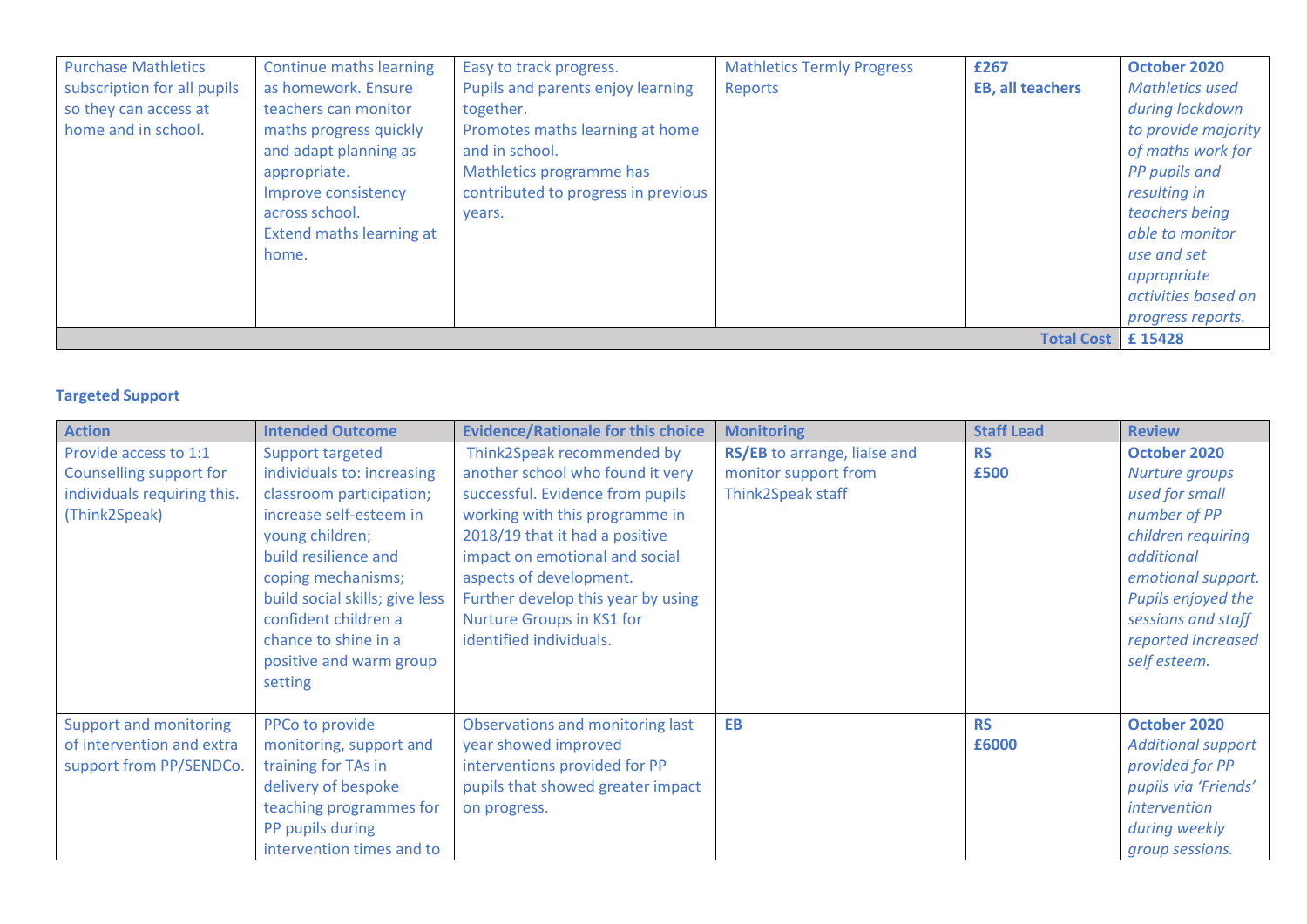|                                                                                                                      | reinforce this during<br>lesson time.<br>PP/SENDCo to emotional<br>provide support using<br>'Friends' Programme for<br>identified individuals<br>weekly.                               |                                                                                                                                     |                                                       |                      | <b>Bespoke IEPs for</b><br><i>identified PP pupils</i><br>where<br>appropriate.                                                                                                          |
|----------------------------------------------------------------------------------------------------------------------|----------------------------------------------------------------------------------------------------------------------------------------------------------------------------------------|-------------------------------------------------------------------------------------------------------------------------------------|-------------------------------------------------------|----------------------|------------------------------------------------------------------------------------------------------------------------------------------------------------------------------------------|
| 'Every Child Counts'<br>maths intervention for<br>lower KS2 PP pupils (2)<br>days training for teacher<br>and 2 TAs) | Identified pupils to reach<br>the 'expected standard'<br>by end of 2019/20 in Y6<br>(2 groups), identified<br>pupils in Year 4 to achieve<br><b>Expected Standard by July</b><br>2020. | Of three Y6 children who received<br>this intervention in 2018/19, 2<br>achieved Expected Standard and<br>one achieved score of 99. | <b>EB</b> to analyse progress of<br>identified pupils | <b>RS/DH</b><br>£840 | October 2020<br>Y6 pupils received<br>some of<br>intervention,<br>unfinished due to<br>lockdown. Further<br>training started for<br>Year 3⁄4 staff but<br>incomplete due to<br>lockdown. |
|                                                                                                                      |                                                                                                                                                                                        |                                                                                                                                     |                                                       | <b>Total Cost</b>    | £7 340                                                                                                                                                                                   |

### **Other Approaches**

| <b>Action</b>               | <b>Intended Outcome</b>     | <b>Evidence/Rationale for this choice</b> | <b>Monitoring</b>               | <b>Staff Lead</b> | <b>Review</b>           |
|-----------------------------|-----------------------------|-------------------------------------------|---------------------------------|-------------------|-------------------------|
| Increase provision to       | Develop confidence in all   | Observational evidence forms              | <b>PP Governor/EB</b>           | <b>MC</b>         | October 2020            |
| develop Forest Schools      | pupils.                     | show improved confidence,                 |                                 | £2277             | Forest                  |
| initiative in training      |                             | concentration and ability to work         |                                 |                   | Schools/Outdoor         |
| teacher and providing       |                             | with others, this was particularly        |                                 |                   | learning to support     |
| weekly sessions for Early   |                             | effective with some PP pupils.            |                                 |                   | building of             |
| Years pupils.               |                             |                                           |                                 |                   | confidence, team        |
|                             |                             |                                           |                                 |                   | work, resilience        |
|                             |                             |                                           |                                 |                   | during weekly           |
|                             |                             |                                           |                                 |                   | sessions.               |
| Outdoor learning -          | All PP pupils in Years 4    | Evidence from EEF shows an                | Pupil feedback, parent feedback | <b>EB</b>         | October 2020            |
| subsidised residential trip | and 5 to attend             | additional 4 months progress.             |                                 | £275              | <b>Residential trip</b> |
| for years 5 and 6.          | residential trip to improve |                                           |                                 |                   | postponed until         |
|                             | self confidence.            |                                           |                                 |                   | May 2020 due to         |
|                             |                             |                                           |                                 |                   | pandemic                |
|                             |                             |                                           |                                 | <b>Total Cost</b> | £2 552                  |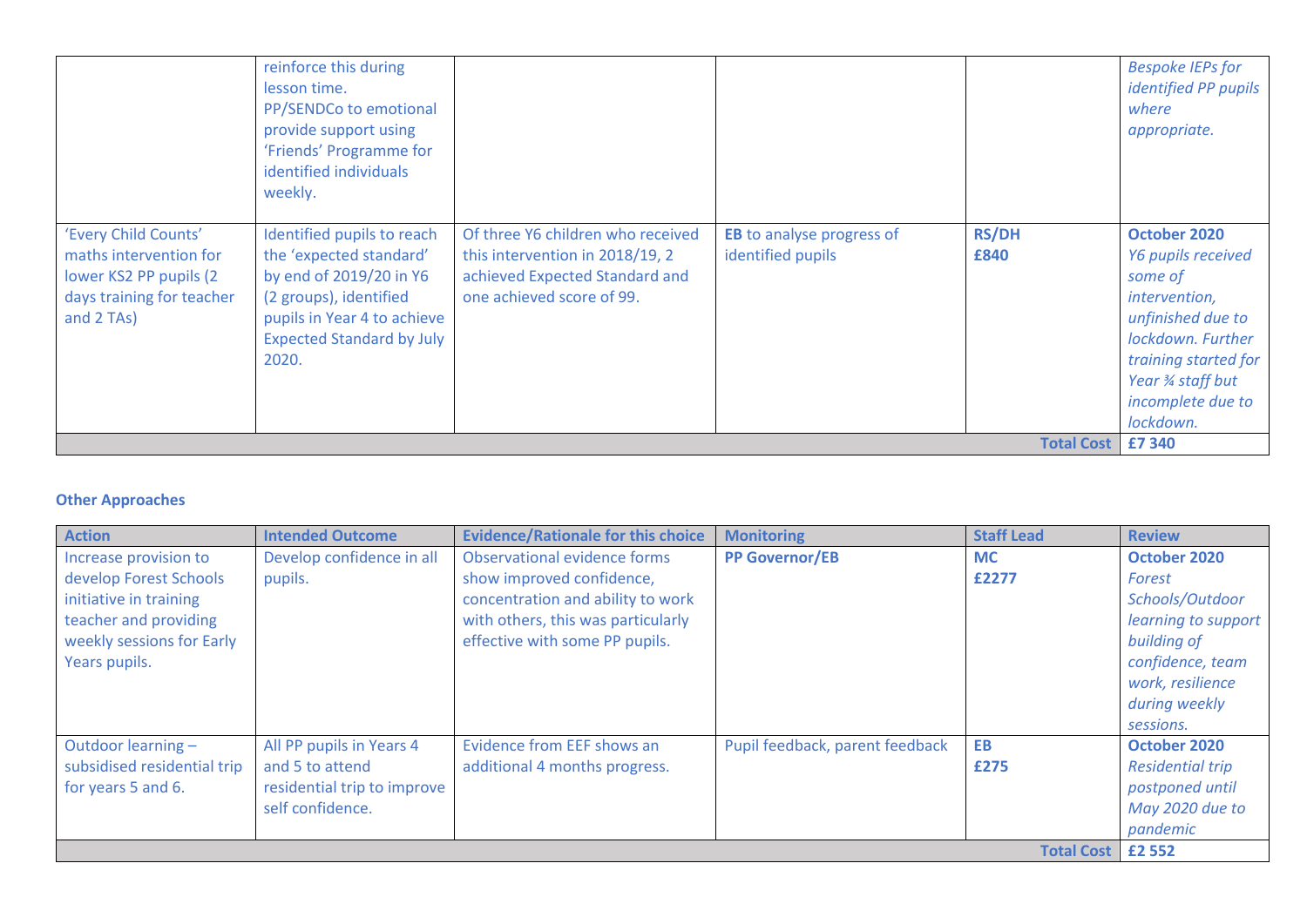## **Planned Expenditure for 2020/21**

| <b>Priority</b>                                                                                                                                                                                                                                             | <b>Activity</b>                                                                                                                                                                                                                                                                                                                                                                    | Cost            | <b>Review Date</b> |
|-------------------------------------------------------------------------------------------------------------------------------------------------------------------------------------------------------------------------------------------------------------|------------------------------------------------------------------------------------------------------------------------------------------------------------------------------------------------------------------------------------------------------------------------------------------------------------------------------------------------------------------------------------|-----------------|--------------------|
| 1 Increased confidence, self-<br>esteem particularly in the light<br>of the lockdown period when<br>most children were not in<br>school. Lockdown has meant<br>that many of these children                                                                  | Develop Forest Schools learning across<br>$\bullet$<br>school so that Polar Bears receive weekly<br>outdoor learning and other classes have a<br>term of sessions with qualified tutor.<br>Ensure all PP pupils have access to<br>residential trip to increase confidence,                                                                                                         | £3000<br>£360   | October 2021       |
| have not had support with<br>learning at home and have<br>struggled to maintain<br>progress. For many PP<br>children, there has been an<br>adverse impact on family life                                                                                    | resilience and team work away from<br>home.<br>Provide access to 1:1 Counselling support<br>for individuals requiring this.<br>(Think2Speak)                                                                                                                                                                                                                                       | £1260           |                    |
| impacting on pupil wellbeing.                                                                                                                                                                                                                               | Additional TA support for Reception<br>children with emotional needs, partially<br>due to lockdown/lack of preschool<br>education, including additional lunchtime<br>support<br>Mental Health First Aider Training                                                                                                                                                                 | £6430<br>£200   |                    |
| 2 The majority of PP pupils are<br>working below Age Related<br>Expectations in reading,<br>writing and maths and<br>struggle to make expected<br>progress in these areas. PP<br>pupils have made less<br>progress in maths than in<br>reading and writing. | Additional teaching assistant time for<br>$\bullet$<br>each class to support PP pupils to catch<br>up using Quality First Teaching in the<br>classroom and small group and 1:1<br>intervention time.<br>Purchase of Educater tracking system to<br>monitor attainment and progress and<br>identify pupils requiring additional<br>support or where good progress has been<br>made. | £11000<br>£2800 | October 2021       |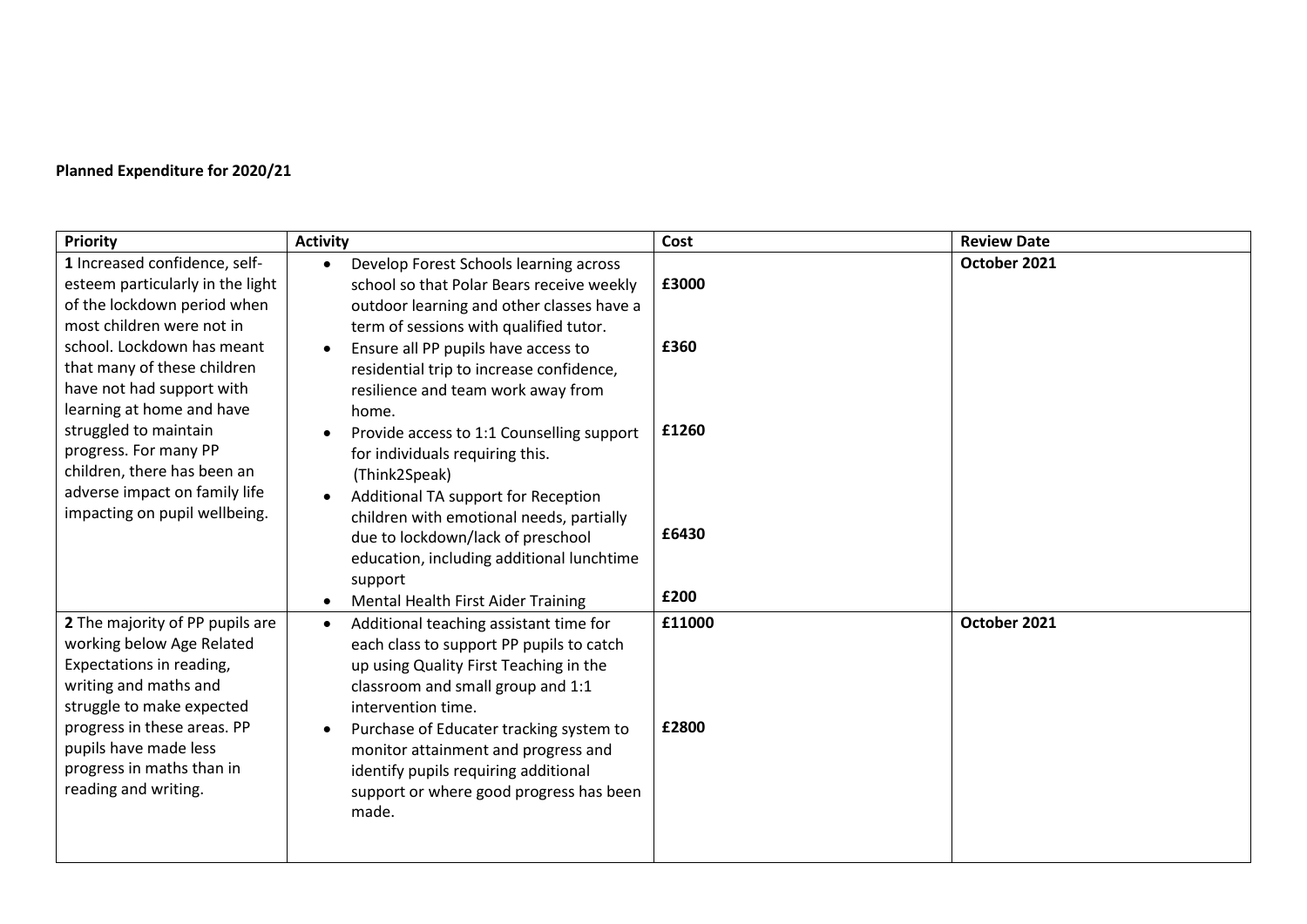|                                                                                                                                                                                                                                               | Continued investment in Accelerated<br>$\bullet$<br>Reader system to improve progress in<br>reading for pupils in Year 2 upwards.<br>Purchase of Comparative Judgements<br>writing assessment system to identify<br>progress of PP pupils and those requiring<br>additional support compared with others<br>nationally.<br>Continue to develop maths mastery<br>approach across whole school by<br>developing Power Maths scheme and<br>resources and CPD for Maths co-<br>ordinator.<br>PPCo to provide monitoring, support and<br>training for TAs in delivery of bespoke<br>teaching programmes for PP pupils during<br>intervention times and to reinforce this<br>during lesson time.<br>PP/SENDCo to emotional provide support<br>$\bullet$<br>using 'Friends' Programme for identified<br>individuals weekly.<br>PP/SENDCo to liaise with external<br>Specialist Teacher to support individuals<br>requiring additional intervention.<br>Purchase of additional hours of Specialist<br>Teacher Support. | £1300<br>£1100<br>£4500<br>£5550<br>£1460 |              |
|-----------------------------------------------------------------------------------------------------------------------------------------------------------------------------------------------------------------------------------------------|----------------------------------------------------------------------------------------------------------------------------------------------------------------------------------------------------------------------------------------------------------------------------------------------------------------------------------------------------------------------------------------------------------------------------------------------------------------------------------------------------------------------------------------------------------------------------------------------------------------------------------------------------------------------------------------------------------------------------------------------------------------------------------------------------------------------------------------------------------------------------------------------------------------------------------------------------------------------------------------------------------------|-------------------------------------------|--------------|
| 3 Mitigate for lack of<br>resources and support to<br>develop learning at home in<br>the event of further periods of<br>lockdown/isolation. Allow for<br>additional access to laptop to<br>reinforce class learning at<br>home and in school. | Purchase of additional laptop computer<br>$\bullet$<br>to support pupils with further access to<br>Accelerated Reader, Power Maths<br>resources, Mathletics, Phonics Bug<br>resources during interventions in school<br>and where necessary during lockdowns<br>off school site.<br>Purchase of Mathletics subscription to<br>ensure maths learning can continue<br>remotely during any future lockdown<br>and/or isolation periods while teachers                                                                                                                                                                                                                                                                                                                                                                                                                                                                                                                                                             | £650<br>£360                              | October 2021 |